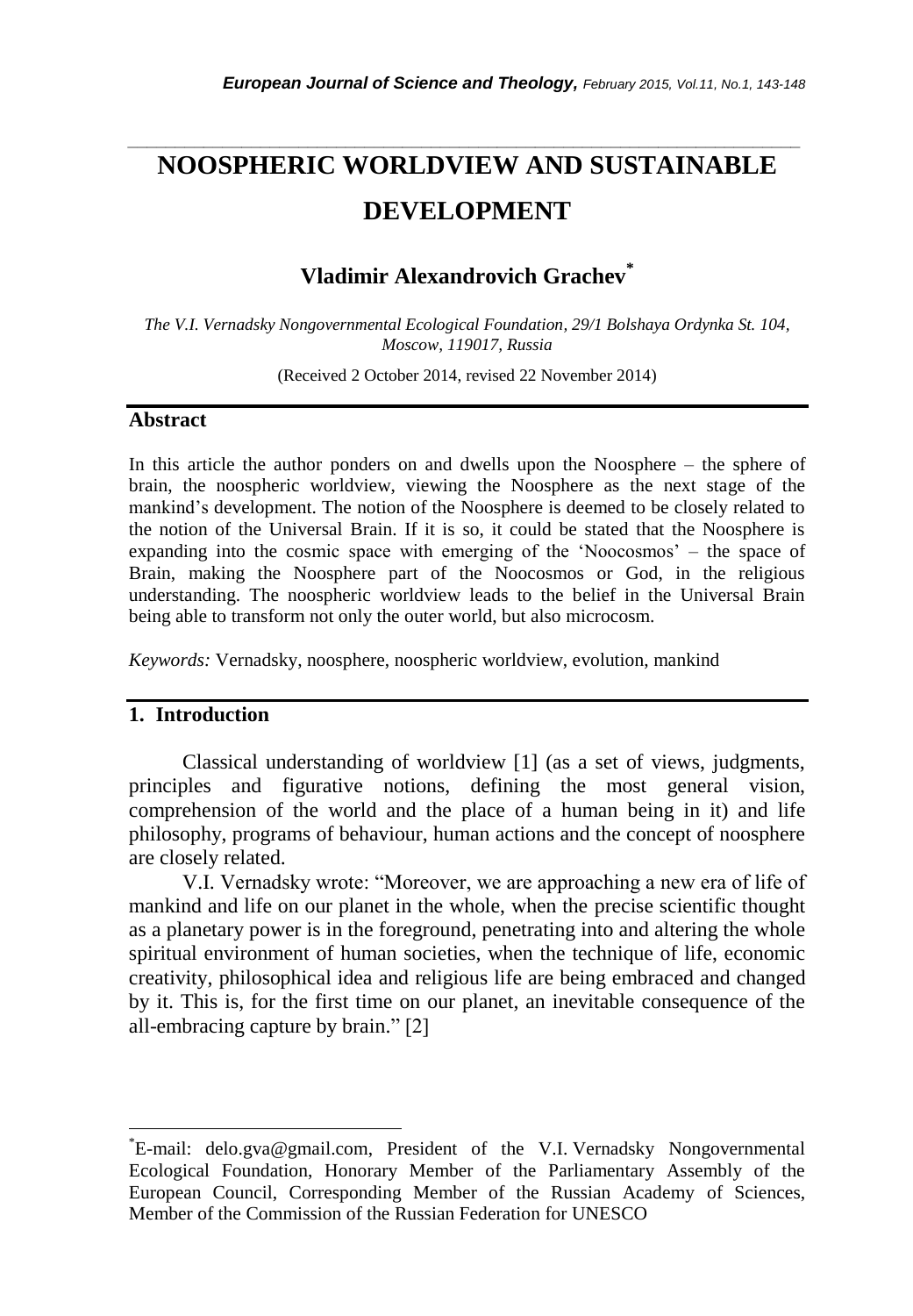### **2. Noospheric worldview, Philosophy and Religion**

Noosphere is close to the concept of the "Ether of the Universal Brain". In this case it can be established that the Noosphere spreads out into the cosmic space, and "noocosmos", a space of Brain, emerges. Thus, the Noosphere is part of noocosmos, i.e. of the Universal Brain or God in religious comprehension. Subsequent development of the Noosphere may lead to a **noospheric worldview** or again to religion, as a matter of fact, to the faith in the Universal Brain.

On mentioning Cosmism it is impossible to forget noticing the prominent Russian philosopher Nikolai Fyodorovich Fyodorov. At the end of the 19<sup>th</sup> century, Fyodorov had already anticipated problems that, at the end of the  $20<sup>th</sup>$ century, are known as "environmental global problems" [N.F. Fyodorov, www.ru.wikipedia.org/wiki/%D0%A4%D1%91%D0%B4%D0%BE%D1%80% D0%BE%D0%B2,\_%D0%9D%D0%B8%D0%BA%D0%BE%D0%BB%D0% B0%D0%B9\_%D0%A4%D1%91%D0%B4%D0%BE%D1%80%D0%BE%D0 %B2%D0%B8%D1%87, accessed 12.10.2012]. Fyodorov laid the foundations of worldview that is able to open new ways to the comprehension of human"s place and role in the Universe. The "Philosophy of the Common Cause" by N.F. Fyodorov gave birth to extremely peculiar philosophical and scientific current of human knowledge: Russian Cosmism, an active-evolutionary, **noospheric thought** that, in the  $20<sup>th</sup>$  century, was represented by prominent scientists and philosophers, among which an important place is occupied by V.I. Vernadsky [3].

Paying attention to the fact that evolution tends to generate brain, an idea of active evolution, i.e. necessity of new conscious phase of the world evolution, when mankind directs it the way, dictated by brain and moral sense, is put forward; i.e. Human Being takes the wheel of evolution. This is, as I see it, the noospheric worldview. For evolutionary thinkers the Human Being is still an intermediate creature in the process of growth, far from perfect, but at the same time consciously-creative, designed to change the external world and human nature. This refers to the expansion of the rights of conscious-spiritual forces, to the spiritual management of matter, the spiritualization of the world and human being. Cosmic expansion is one part of this grandiose program. Cosmists managed to combine the care of the great whole – the Earth, biosphere, Cosmos – with profound requirements of the supreme value – certain person. Issues, related to overcome illness and death and achievement of immortality, take an important place here.

## **3. Noosphere, scientific and technical progress**

The noospheric worldview let a thinking person choose a religion to his liking and believe in power of Science and might of the Universal Brain without isolation oneself in blind faith. Russian Gods lived on the edge of the forest, right near the settlement; Greek Gods were elevated to Olympus. Then God had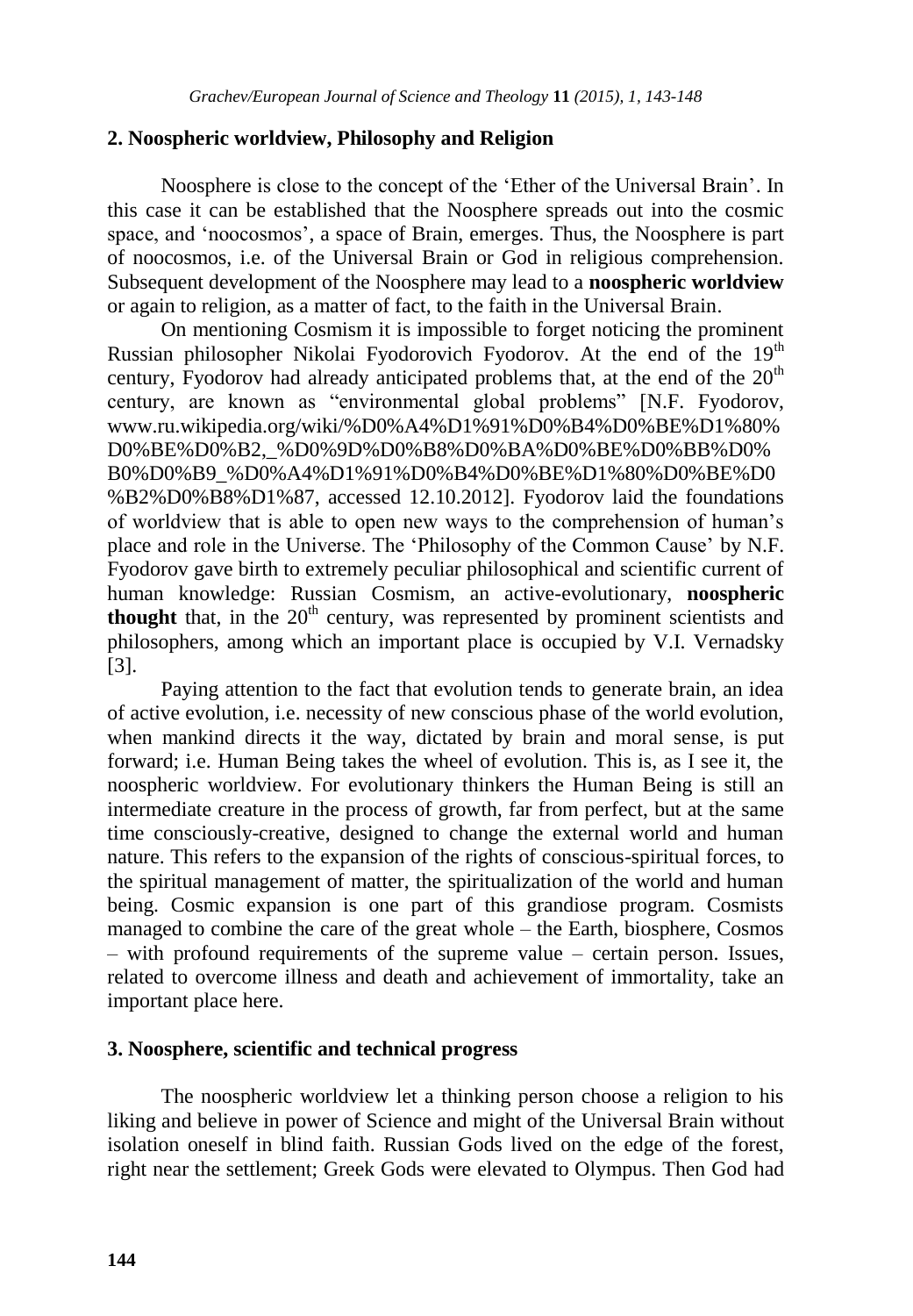moved to the sky, but his 'dealerships' were organized on the earth and preachers have become proactive.

People`s thirst for God and their need in the commonality of society is obvious, and the noospheric worldview let them be believers and believe in the power of science and the Great role of the Universal Brain, from which – through **intuition** – we get new ideas, solutions and discover new spheres of implementation of ideas and knowledge – these wonderful products of the Universal Brain.

In 1910, V.I. Vernadsky predicted the significant role of nuclear energy. We are the witnesses of this wonder`s implementation, on which energy and defence force of the great powers is based.

In his speech about radium, made during the General meeting of the Academy of Sciences on December 26, 1910, Vernadsky noted: "Through the phenomenon of radioactivity we discover nuclear power sources, which exceed all the power sources, drawn by human imagination, a million times". He stated, there is no a country, that calls itself civilized, that can remain indifferent to new sources of power, provided by Science.

Nowadays mankind has approached the discovery of Higgs boson  $-$  a particle of God, starting the era of practical implementation of genius ideas, interrelating the mass and energy. 1 kg mass may be transformed into energy, equal to half of Sayano-Shushenskaya HPP's annual production ( $E = mc^2$ ). Higgs boson is the golden key to mass-to-energy transformation, and this greatest discovery confirms the soundness of noospheric ideas and strengthens our faith in the power of the Universal Brain.

The noospheric worldview will be developed along with further scientific discoveries. It is advisable not to repeat the mistakes of the past. The noospheric worldview should be in each of us: in our souls, brain and spiritual sphere.

The evolution of the noospheric worldview is closely connected to the evolution of Science and education. There won`t be further development of the noospheric worldview until the role of scientific and technological advance for economics is at the proper level.

The new noospheric civilization is coming on substitution of the postindustrial society.

The role of Science and education for the contemporary world is extremely important. Unfortunately, contemporary market-oriented economists have withdrawn the scientific and technological advance from factors of production, having left only the labour and capital (labour for common people, capital for themselves). It may work for some time, and scientific and technological advance won"t stop. But the beneficiaries will be the countries and peoples that will place the achievements of scientific and technological advance at the service of the whole society, not at the service of certain tycoons and parties, serving them, and dealerships, whoever they represent.

At the beginning of the past century V.I. Vernadsky, while being on board the ship between Pavlograd and Omsk, wrote a short 7-page memorandum. Quote [4]: "Value is being created not only by labour and capital. For creation of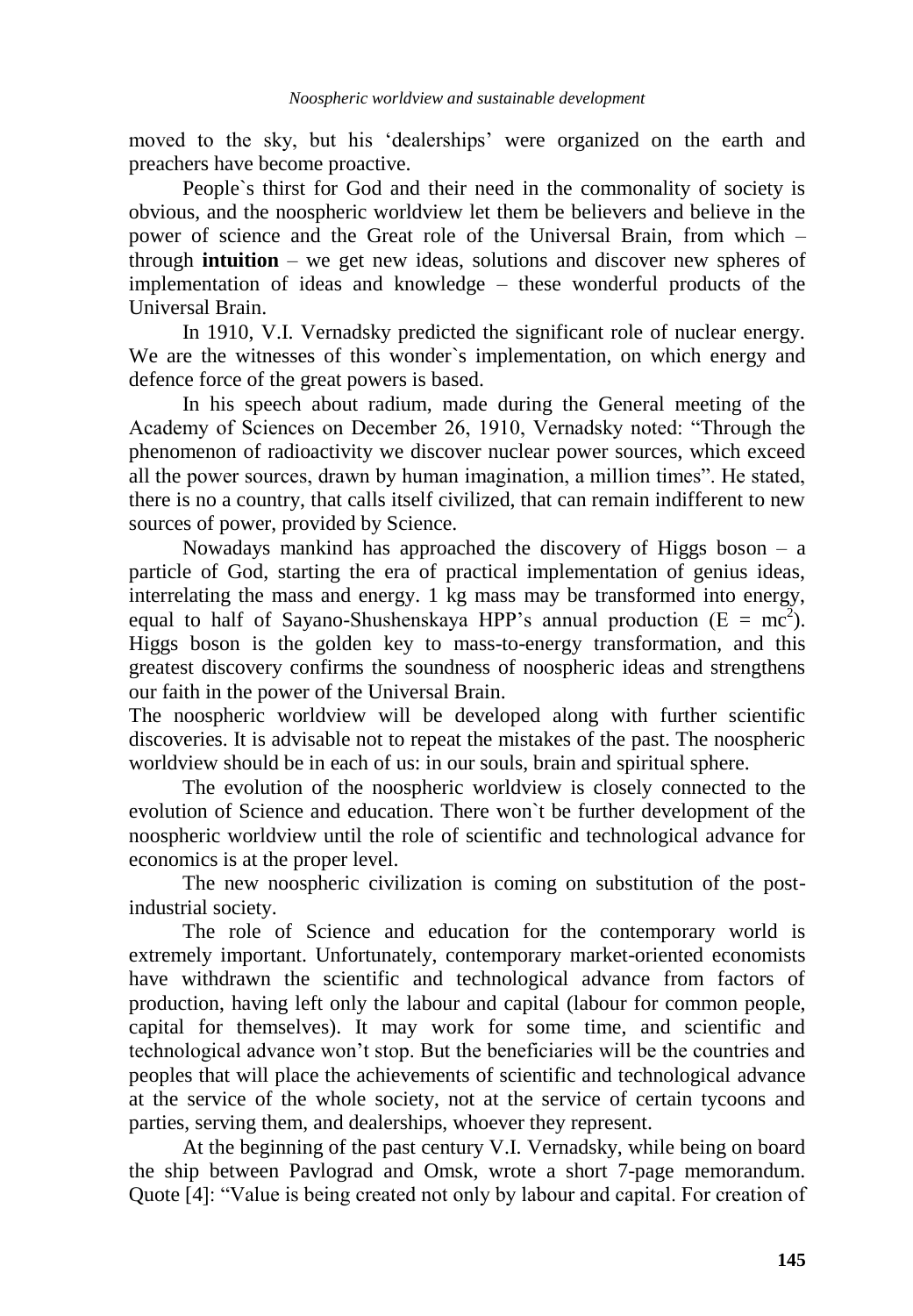value the creativity is equally necessary. This element of creativity may either coincide with the capital holder, i.e. a capitalist may be its bearer, or with the work holder, i.e. a worker may be its bearer, or not coincide with any of them. It may be contributed by the third category of individuals, different by its participation in the matter and by its composition from a worker to a capitalist. Both, workers and capitalists, can enjoy and do usually enjoy the results of its creativity. Both can exploit it as a third power, equivalent to them."

Surplus value is being created not only and mostly not by the labour, but also the creativity. The contribution of creativity may be much more significant comparing to labour [5, 6].

Science and scientific and technological advance can"t be developed without use of intuition, which comes through the 'Ether of the Universal Brain' and development of the noospheric worldview, facilitating appearance of many ideas. We must believe that V.I. Vernadsky"s theory of noosphere will facilitate the emergence and development of new ideas here, in Russia – his motherland.

In 1910, V.I. Vernadsky predicted the highest role of nuclear energy; and we are soon to be the witnesses, that it will be replaced by the bosonic level. Today we can get 7 kWh when combusting 1 kg of fossil fuels, and we can get 7 000 000 000 000 kW ( $E = mc^2 = 1$ kg×299 792 458<sup>2</sup> m/s) due to the bosonic level, which is  $10^{12}$  times more. Nuclear energy gives us 120 000 kWh/kg on thermal reactors,  $24\times10^6$  kWh/kg on fast reactors, which is 200 times more effective. But we are still not able to cope with not only the bosonic level, but even the thermonuclear level  $(6\times10^7 \text{ kWh/kg})$ .

Great discoveries are going to create great opportunities in achieving the noospheric worldview, and then, as considered by V.I. Vernadsky, mankind will forget about wars, inter-group conflicts and feuds, and life will be principally different – the way it was predicted by V.I. Vernadsky, whose  $150<sup>th</sup>$  birth anniversary has been world-wide celebrated in 2013.

#### **4. Noospheric worldview and sustainable development**

It should be noted, that the doctrine of noosphere is being embraced by our leaders. During the APEC Summit 2010, **V.V. Putin** stated: **"At the beginning of the 20th century our compatriot Vladimir Vernadsky created the doctrine of space, uniting mankind, – the Noosphere. The doctrine combines interests of countries, nations, nature and society, scientific knowledge and national policy. It is exactly this doctrine that serves a basis for the sustainable development concept."**

This important idea should be promoted within the frameworks of the whole sustainable development policy, which is based on the three pillars: Economics, Ecology and social sphere as well as on their efficiency. Whereas, the efficiency of all of these spheres of life is connected with the creativity"s achievements: Economy without innovations and inventions can"t be effective; Ecology can"t be good without application of scientific and technological advance; and even social sphere won"t progress without recent achievements of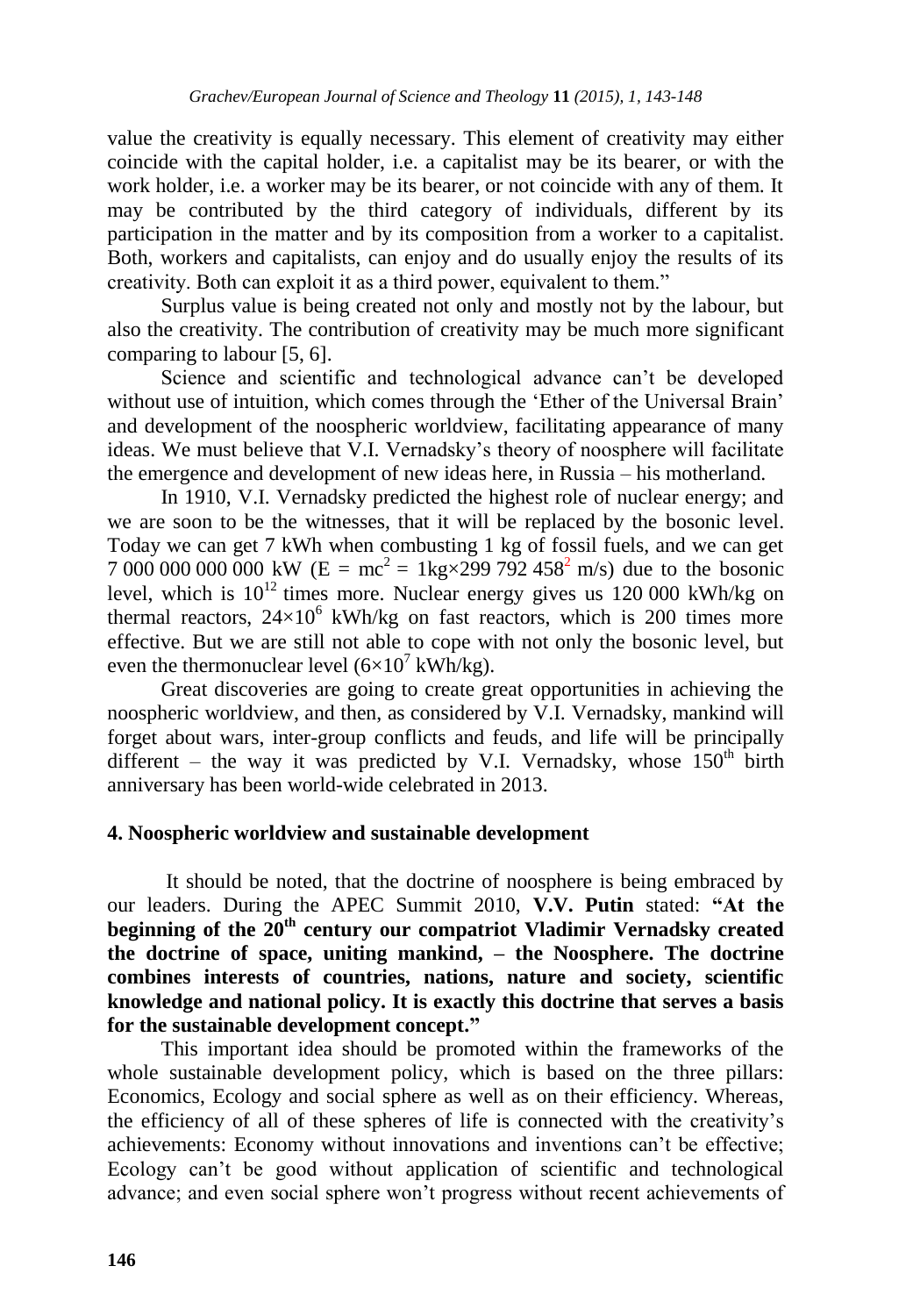scientific and technological advance, development of modern medicine and solution of immortality issues.

Noospheric thinking outlines the ways of natural forces' use and development for the sake of human being, increase of social production's productivity, rational nature management, national health maintenance and improvement. Thus, mankind's interests are closely related to Vernadsky's scientific concept.

Nowadays Vernadsky"s theory of biosphere"s transition to noosphere has become a matter of special importance. This may serve as a basis for fundamental researches of environmental problems and practical search for their solution. Cognition of the regularity of biosphere"s evolution is the lead to the rational natural management. On this way of evolution it is necessary to change the worldview.

For further existence, mankind should take care of environmental preservation; therefore the objective to create noosphere is the present-day task. To pursue this task, wide knowledge in the sphere of Ecology and its wide application in all spheres of human activity are necessary.

Scientific thought provides mankind with such energy and material opportunities, which let humanity not only take wealth from biosphere, but also reasonably transform Earth"s biosphere with the purpose to save and increase these resources and convert them into renewable ones.

Human brain, as a spiritual component of Noosphere, has to choose the paradigm of solution of global environmental challenges.

The Noosphere – is the area of interaction between society and nature, and in this scope the reasonable activity of mankind becomes a defining factor of development.

We can have different attitudes towards the teaching on the Noosphere: it can be viewed more religious than scientific, but it cannot be denied that the humankind might hope to solve numerous problems through the REASON.

**I'm sure, those achievements of scientific and technological advance will give the opportunity to solve any global environmental problem**: from global climate change to radioactive wastes. This is referred not only to global environmental issues.

V.I. Vernadsky has shown us the proper way of positioning Human Being in the State; and **the economics of noospheric type is the economics of knowledge, the economics of creative ideas' realization.** 

The noospheric worldview gives us an opportunity to correctly comprehend the whole image of the world, to sense oneself as an individual in society, in the World, and sense own Spirit in the Ether of the Universal Brain; this let Human Being be a believer and believe in own power and the power of the Comprehensive Brain.

That will be the real SUSTAINABLE DEVELOPMENT, based on the contemporary economics, the efficiency of which is provided by the production of science intensive products and high labour productivity. Creativity`s contribution to such economics is determinative. Global environmental